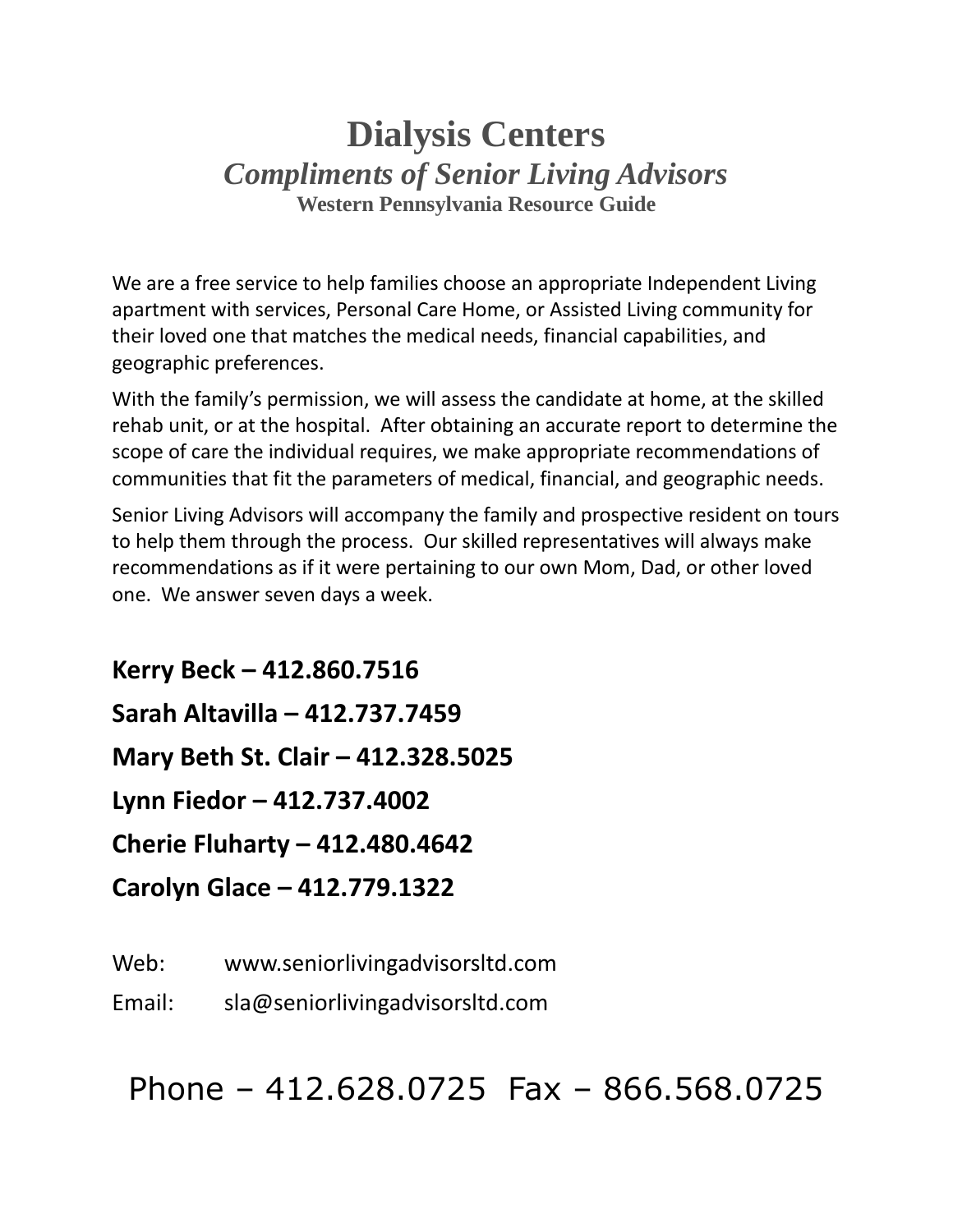# **Dialysis Centers in Western Pennsylvania**

## **BUTLER COUNTY DIALYSIS**

## **Butler**

111 Woody Drive Butler, PA 16001 (724) 431-2241

## **CENTRAL KITTANNING DIALYSIS**

## **Kittanning**

1 Nolte Drive #720 Kittanning, PA 16201 (724) 543-3151

## **DAVITA CENTERS - call: (800) 424-6589 and give reference number.** [www.davita.com](http://www.davita.com/)

## **DaVita Pittsburgh Dialysis**

4312 Penn Ave Pittsburgh, PA 15224-1310 Treatment Options: In-Center Hemo Self Care, In-Center Hemo Phone: 1-800-424-6589 Fax: 412-681-8537 Reference Number: 2509

## **DaVita Elizabeth Dialysis**

201 McKeesport Rd Elizabeth, PA 15037-1623 Treatment Options: In-Center Hemo Self Care, In-Center Hemo Phone: 1-800-424-6589 Fax: 412-384-1828 Reference Number: 2510

## **DaVita McKeesport West Dialysis**

101 9th St McKeesport, PA 15132-3953 Treatment Options: In-Center Hemo Self Care, Nursing Home Dialysis, In-Center Hemo Phone: 1-800-424-6589 Fax: 412-672-3724 Reference Number: 3557

## **DaVita Homestead Dialysis**

207 W 7th Ave West Homestead, PA 15120-1002 Treatment Options: In-Center Hemo Self Care, In-Center Hemo Phone: 1-800-424-6589 Fax: 412-476-8805 Reference Number: 4028

## **DaVita McKeesport Dialysis**

2001 Lincoln Way White Oak, PA 15131-2419 Treatment Options: In-Center Hemo Self Care, In-Center Hemo, Nocturnal Hemo, PD Services Phone: 1-800-424-6589 Fax: 412-678-8417 Reference Number: 4034

## **DaVita Jefferson Dialysis**

14 Clairton Blvd Pittsburgh, PA 15236-3911 Treatment Options: In-Center Hemo Self Care, In-Center Hemo, PD **Services** Phone: 1-800-424-6589 Fax: 412-653-5915 Reference Number: 4060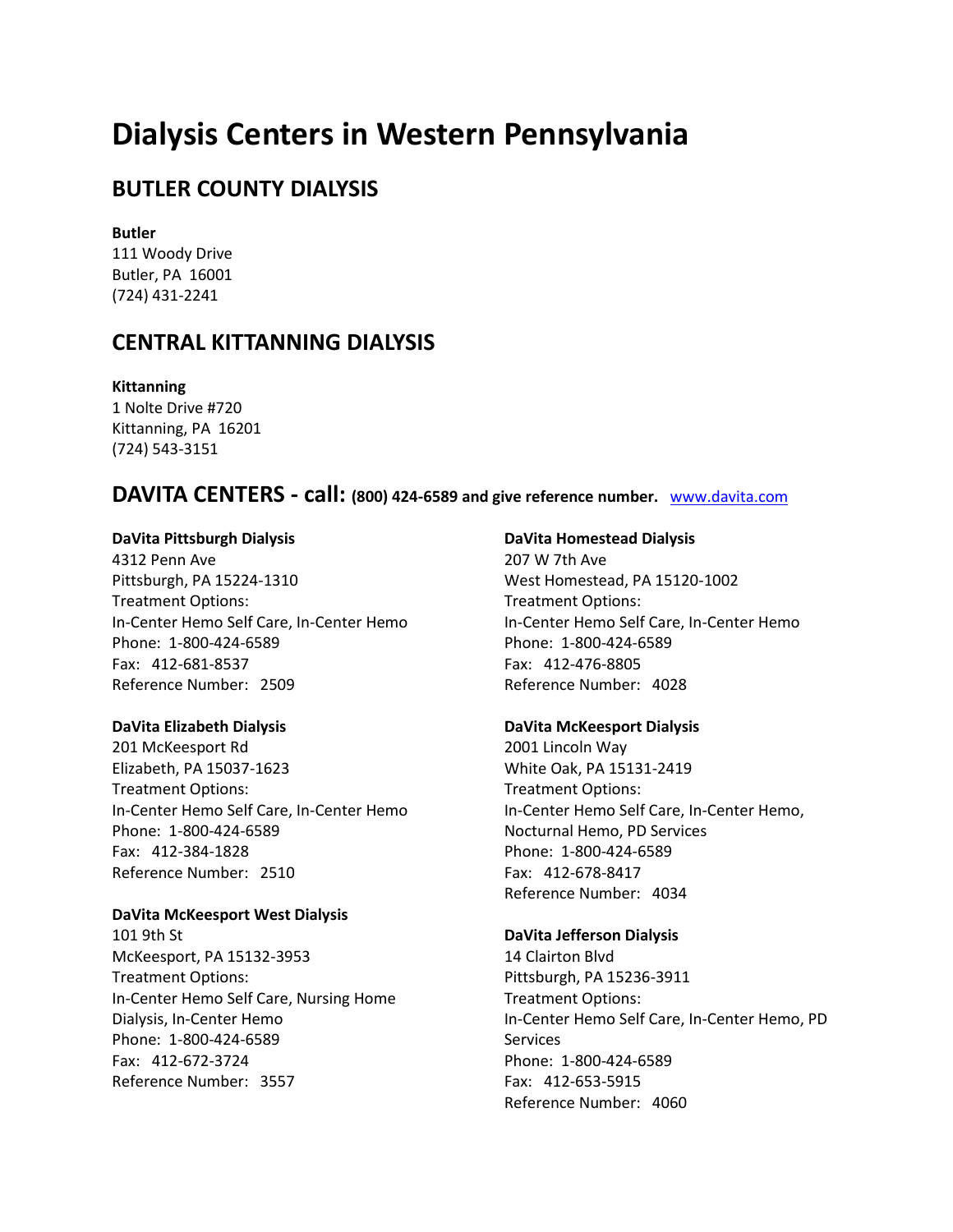#### **DaVita Paris Dialysis**

32 Steubenville Pike Paris, PA 15021-8529 Treatment Options: In-Center Hemo Self Care, In-Center Hemo, PD Services Phone: 1-800-424-6589 Fax: 724-729-3353 Reference Number: 4065

### **DaVita Bloomfield-Pittsburgh Dialysis**

5171 Liberty Ave , Ste C Pittsburgh, PA 15224-2254 Treatment Options: In-Center Hemo Self Care, In-Center Hemo Phone: 1-800-424-6589 Fax: 412-683-3216 Reference Number: 4334

#### **DaVita Monroeville Dialysis**

2690 Monroeville Blvd Monroeville, PA 15146-2302 Treatment Options: In-Center Hemo Self Care, In-Center Hemo, PD Services, Nursing Home Dialysis Phone: 1-800-424-6589 Fax: 412-856-5940 Reference Number: 4335

## **DaVita East End-Pittsburgh Dialysis**

7714 Penn Ave Pittsburgh, PA 15221-2116 Treatment Options: In-Center Hemo Self Care, In-Center Hemo, Nocturnal Hemo, PD Services Phone: 1-800-424-6589 Fax: 412-241-6794

### **DaVita Penn Hills Dialysis**

202 Rodi Rd Penn Hills, PA 15235-3337 Treatment Options: In-Center Hemo, Nocturnal Hemo Phone: 1-800-424-6589 Fax: 412-241-4705 Reference Number: 5213

#### **DaVita Harmarville Dialysis**

791 Freeport Rd Cheswick, PA 15024-1201 Treatment Options: In-Center Hemo, PD Services Phone: 1-800-424-6589 Fax: 724-274-9412 Reference Number: 5251

#### **DaVita Bethel Park Dialysis**

6000 Alicia Dr Bethel Park, PA 15102-1850 Treatment Options: Home Hemo, In-Center Hemo, PD Services, Nursing Home Dialysis Phone: 1-800-424-6589 Fax: 412-835-2527 Reference Number: 5349

#### **DaVita Thorn Run Dialysis**

1136 Thorn Run Rd , Ste J1 Moon Township, PA 15108-4301 Treatment Options: In-Center Hemo, PD Services Phone: 1-800-424-6589 Fax: 412-269-2840 Reference Number: 5503

#### **DaVita Allegheny Valley Dialysis**

1620 Pacific Ave , Heights Plaza Shopping Center Natrona Heights, PA 15065-2101 Treatment Options: Acute Hemo 1:1, In-Center Hemo, PD Services Phone: 1-800-424-6589 Fax: 724-224-7298 Reference Number 5504

## **DaVita Northside Dialysis at Home**

930 Madison Ave Pittsburgh, PA 15212-4937 Treatment Options: Acute Hemo 1:1, In-Center Hemo, PD Services Phone: 1-800-424-6589 Fax: 412-321-1283 Reference Number: 5506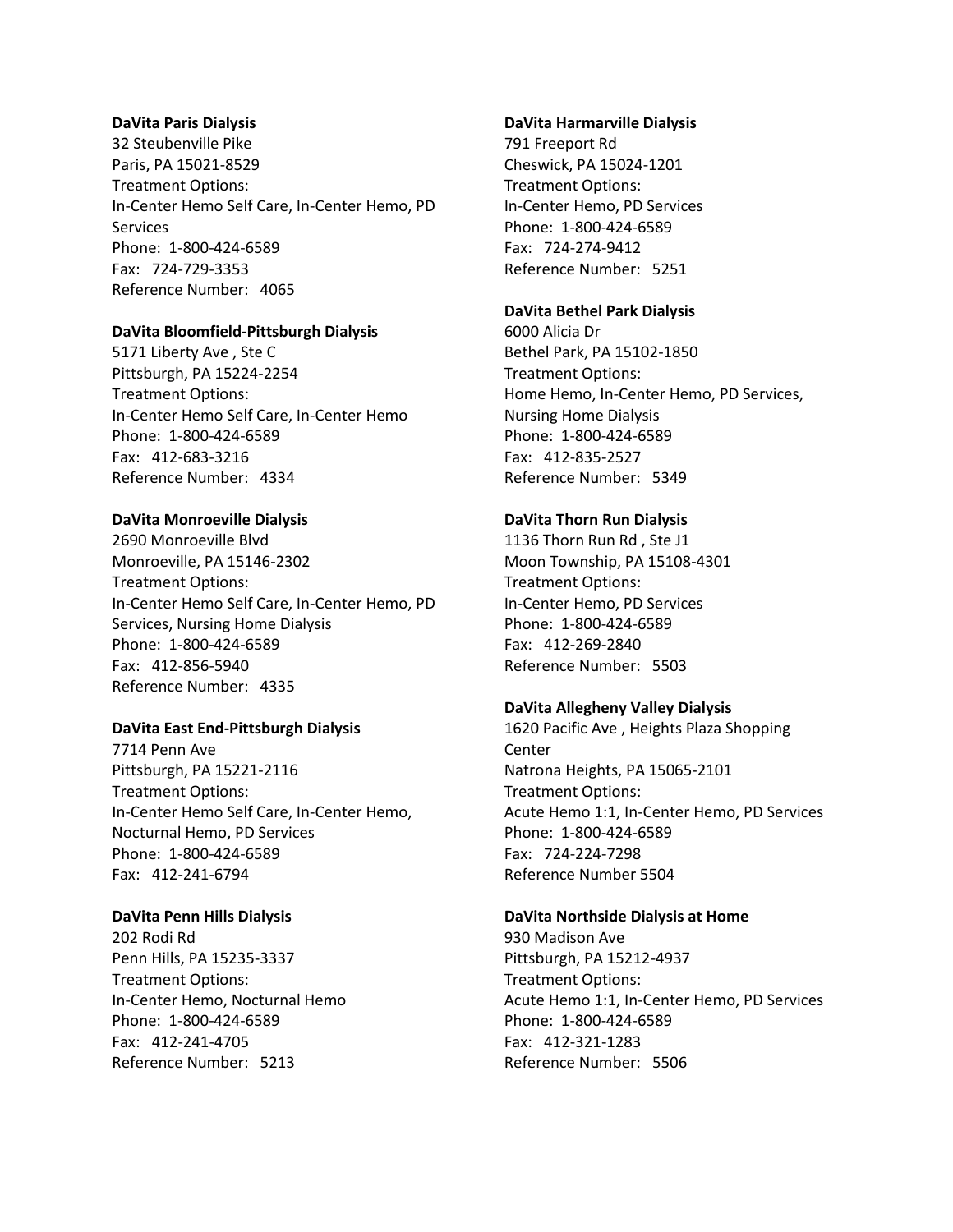#### **DaVita Lincoln Way Dialysis**

1303 Lincoln Way Ste A White Oak, PA 15131-1603 Treatment Options: Acute Hemo 1:1, In-Center Hemo Phone: 1-800-424-6589 Fax: 412-678-1746 Reference Number: 5583

## **DaVita Oak Springs Dialysis**

764 Locust Ave Washington, PA 15301-2756 Treatment Options: In-Center Hemo, PD Services Phone: 1-800-424-6589 Fax: 724-225-0490 Reference Number: 5586

## **DaVita Ellwood City Dialysis**

807 Lawrence Avenue Ellwood City, PA 16117-1941 Treatment Options: In-Center Hemo, PD Services Phone: 1-800-424-6589 Fax: 724-752-9419 Reference Number: 5386

## **DaVita Oak Springs At Home**

764 Locust Ave Washington, PA 15301-2756 Treatment Options: Home Hemo Phone: 1-800-424-6589 Fax: 724-225-0490 Reference Number: 5882

## **DaVita Northside At Home**

930 Madison Ave Pittsburgh, PA 15212-4937 Treatment Options: Home Hemo Phone: 1-800-424-6589 Fax: 412-321-1539 Reference Number: 5923

## **DaVita Pittsburgh Center of Excellence Home Dialysis** 5171 Liberty Ave , Ste. A

Pittsburgh, PA 15224-2254 Treatment Options: Home Hemo Phone: 412-605-0415 Fax: 412-605-0853 Reference Number: 5974

## **DaVita Elizabeth At Home**

201 McKeesport Rd Elizabeth, PA 15037-1623 Treatment Options: Home Hemo Phone: 1-800-424-6589 Fax: 412-384-1828 Reference Number: 6264

## **DaVita Waynesburg Dialysis**

248 Elm Drive Waynesburg, PA 15370-8269 Treatment Options: In-Center Hemo Self Care, In-Center Hemo, PD **Services** Phone: 1-800-424-6589 Fax: 724-627-5305 Reference Number: 4223

## **DaVita Fayette County Dialysis**

201 Mary Higginson Ln , Ste A Uniontown, PA 15401-2658 Treatment Options: In-Center Hemo, Nocturnal Hemo Phone: 1-800-424-6589 Fax: 724-437-9646 Reference Number: 6954

## **DaVita Robinson Ht At Home**

5888 Steubenville Pike , Ste 4 Mc Kees Rocks, PA 15136-1347 Get Directions Treatment Options: Home Hemo Phone: 1-800-424-6589 Fax: 412-788-2089 Reference Number: 9718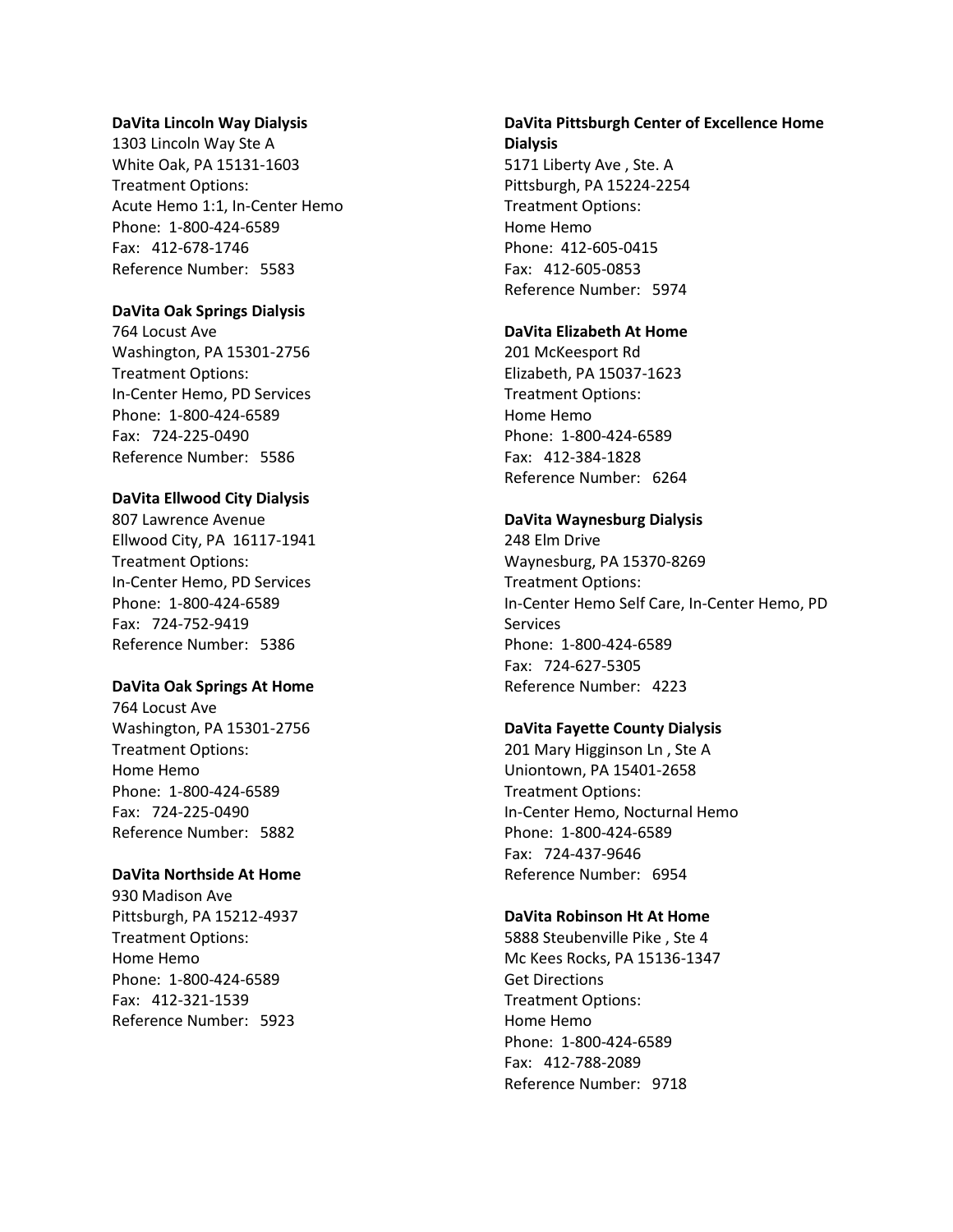### **DaVita Robinson Home Training**

5888 Steubenville Pike , Ste 4 Mc Kees Rocks, PA 15136-1347 Treatment Options: Home Hemo Phone: 1-800-424-6589 Fax: 412-788-2089 Reference Number: 11225

### **DaVita New Kensington Dialysis**

1 Kensington Square New Kensington, PA 15068-6451 Treatment Options: In-Center Hemo Phone: 1-800-424-6589 Fax: 724-339-6916 Reference Number: 11360

## **DaVita Penn Trafford Dialysis**

4044 Route 130 , Ste 100 Irwin, PA 15642-7808 Treatment Options: In-Center Hemo, PD Services Phone: 1-800-424-6589 Fax: 724-744-5004 Reference Number: 11595

## **DIALYSIS CLINICS INC. CENTERS,** [www.dciinc.org](http://www.dciinc.org/)

## **Renal Services of Pittsburgh, LLC – Banksville**

2727 Banksville Rd. Pittsburgh, PA 15216 Phone: (412) 341-7410 Email: [information@dciinc.org](mailto:information@dciinc.org) Hours Monday – Saturday 6 a.m. – 4:30 p.m.

#### **Renal Services of Pittsburgh, LLC – Oakland**

3260 5th Ave. Pittsburgh, PA 15213 Phone: (412) 647-3700 Fax: (412) 647-6980 Email: [information@dciinc.org](mailto:information@dciinc.org) **Hours** Monday – Saturday 6:00 a.m. – 4:30 p.m.

## **DCI Canterbury**

4003 Penn Ave Pittsburgh, PA 15201 Phone: (412) 683-2670 Fax: (412) 683-2676 Email: [information@dciinc.org](mailto:information@dciinc.org) **Hours** 

Monday – Saturday 6 a.m. – 3:30 p.m.

## **DCI Point Breeze**

7620 Meade St. Pittsburgh, Pa, 15221 Phone: 412-247-5223 Email: [information@dciinc.org](mailto:information@dciinc.org) **Hours** Monday – Saturday 6 a.m. – 4 p.m.

## **DCI Washington**

280 North Avenue Washington, PA, 15301 Phone: 724-229-8834 Email: [information@dciinc.org](mailto:information@dciinc.org) **Hours** Monday, Wednesday, Friday 6 a.m. – 4 p.m.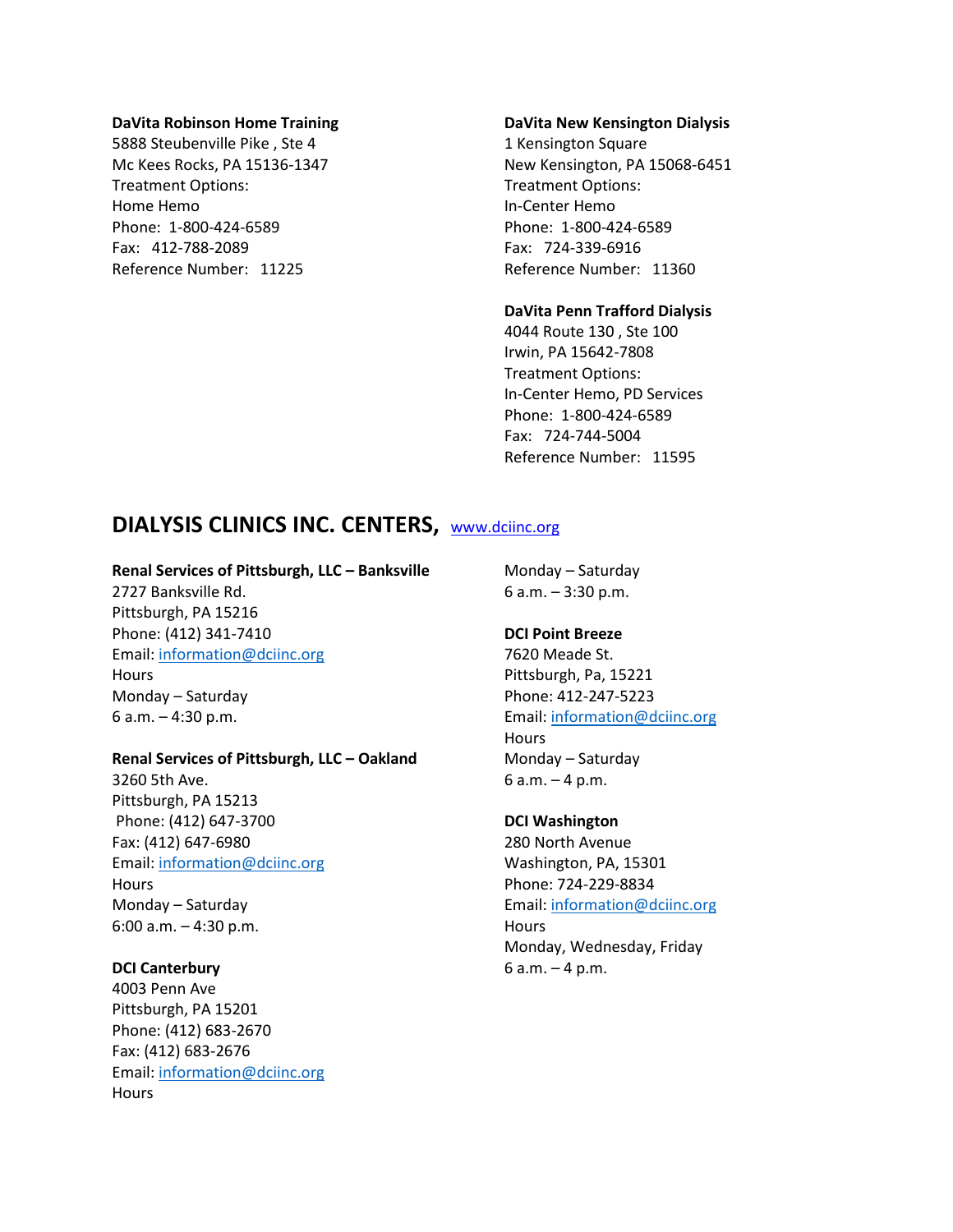#### **DCI North Borough**

100 South Jackson Ave. Pittsburgh, PA, 15202 Phone: 412-766-6590 Email: [information@dciinc.org](mailto:information@dciinc.org) **Hours** Monday – Saturday 4 a.m. – 4 p.m.

**DCI North Versailles** 613 E. Pittsburgh-McKeesport Blvd. North Versailles, PA, 15137 Phone: 412-675-0960 Email: [information@dciinc.org](mailto:information@dciinc.org) **Hours** Monday – Saturday 6 AM – 4 PM

## **DCI North Hills**

3412 Babcock Blvd. Pittsburgh, PA 15237 Phone: (412) 635-0211 Email: [information@dciinc.org](mailto:information@dciinc.org) **Hours** Monday – Saturday 3:30 a.m. – 4 p.m.

## **DCI Five Points**

2534 Monroeville Blvd. Monroeville, PA, 15146 Phone: 412-823-6041 Email: [information@dciinc.org](mailto:information@dciinc.org) **Hours** Monday, Wednesday, Friday 6 a.m. – 4 p.m.

## **Harmar Village**

725 Freeport Road Cheswick, PA, 15024 Phone: 724-275-7806 Email: [information@dciinc.org](mailto:information@dciinc.org) **Hours** Monday – Saturday 6 a.m. – 4 p.m.

## **DCI Hillpointe - Canonsburg**

131 Hillpointe Dr. Canonsburg , PA 15317 Visit [http://www.kccpaohio.com](http://www.kccpaohio.com/) for more information. Phone: (724) 873-1242 Email: [information@dciinc.org](mailto:information@dciinc.org) **Hours** Monday – Friday 6 a.m. – 4:30 p.m.

#### **DCI New Kensington**

722 4th Ave. New Kensington, PA 15068 Phone: (724) 339-1772 Email: [information@dciinc.org](mailto:information@dciinc.org) **Hours** Monday – Saturday 6 a.m. – 4 p.m.

## **DCI Seven Fields**

201 Highpointe Drive Seven Fields, PA, 16046 Phone: 724-779-3930 Email: [information@dciinc.org](mailto:information@dciinc.org) **Hours** Monday – Saturday 5 a.m. – 3:30 p.m.

## **DCI Hempfield**

6710 State Route 30 Jeannette, PA 15644 Phone: 724-523-6386 Email: [information@dciinc.org](mailto:information@dciinc.org) **Hours** Monday – Saturday 5:30 a.m. – 4:30 p.m.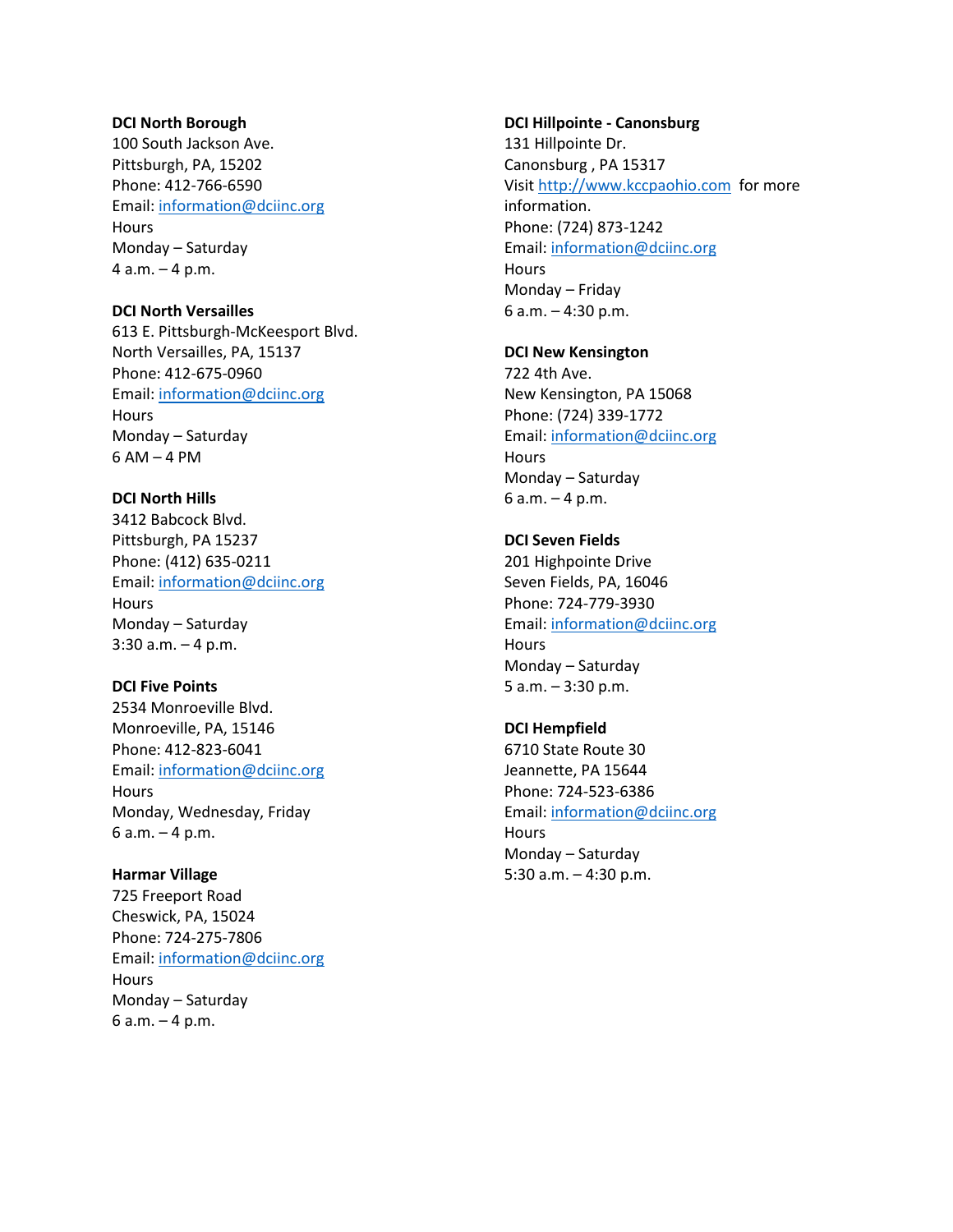## **FRESENIUS MEDICAL CARE**

## **FRESENIUS KIDNEY CARE THREE RIVERS**

1401 Forbes Ave, Ste 250 Pittsburgh, PA 15219 (Help Line) 800-881-5101 (Center Phone) 412-281-8233 (Center Fax) 1-412-281-9723 Hours of Operation Mon 4:30 AM - 7:00 PM Tue 4:30 AM - 5:00 PM Wed 4:30 AM - 7:00 PM Thu 4:30 AM - 5:00 PM Fri 4:30 AM - 7:00 PM Sat 4:30 AM - 5:00 PM Sun Closed

## **FRESENIUS KIDNEY CARE BANKSVILLE**

2875 Banksville Rd Pittsburgh, PA 15216 (Help Line) 800-881-5101 (Center Phone) 412-343-3060 (Center Fax) 1-412-343-3618 Hours of Operation Mon 6:00 AM - 9:00 PM Tue 6:00 AM - 4:00 PM Wed 6:00 AM - 9:00 PM Thu 6:00 AM - 4:00 PM Fri 6:00 AM - 9:00 PM Sat 6:00 AM - 4:00 PM Sun Closed

#### **FRESENIUS KIDNEY CARE SHADYSIDE**

4925 Baum Blvd Pittsburgh, PA 15213 (Help Line) 800-881-5101 (Center Phone) 412-687-2279 (Center Fax) 1-412-687-1912 Hours of Operation Mon 6:00 AM - 4:00 PM Tue 12:00 AM - 12:00 AM Wed 6:00 AM - 4:00 PM Thu 12:00 AM - 12:00 AM Fri 6:00 AM - 4:00 PM Sat Closed Sun Closed

### **FRESENIUS KIDNEY CARE WESTERN PENNSYLVANIA**

5124 Liberty Ave Pittsburgh, PA 15224 (Help Line) 800-881-5101 (Center Phone) 412--682-0205 (Center Fax) 1-412-682-3954 Hours of Operation Mon 5:00 AM - 9:00 PM Tue 5:00 AM - 9:00 PM Wed 5:00 AM - 9:00 PM Thu 5:00 AM - 9:00 PM Fri 5:00 AM - 9:00 PM Sat 5:00 AM - 9:00 PM Sun 5:00 AM - 9:00 PM

## **FRESENIUS KIDNEY CARE SOUTH HILLS**

4651 Library Rd Bethel Park, PA 15102 (Help Line) 800-881-5101 (Center Phone) 412-835-1229 (Center Fax) 1-412-835-0350 Hours of Operation Mon 6:00 AM - 4:30 PM Tue 6:00 AM - 12:30 PM Wed 6:00 AM - 4:30 PM Thu 6:00 AM - 12:30 PM Fri 6:00 AM - 4:30 PM Sat 6:00 AM - 12:30 PM Sun Closed

## **FRESENIUS KIDNEY CARE CLAIRTON**

575 Coal Valley Road, Ste 262 Clairton, PA 15025 (Help Line) 800-881-5101 (Center Phone) 412-469-7011 (Center Fax) 1-412-469-7234 Hours of Operation Mon 4:00 AM - 7:30 PM Tue Closed Wed 4:00 AM - 7:30 PM Thu Closed Fri 4:00 AM - 7:30 PM Sat Closed Sun Closed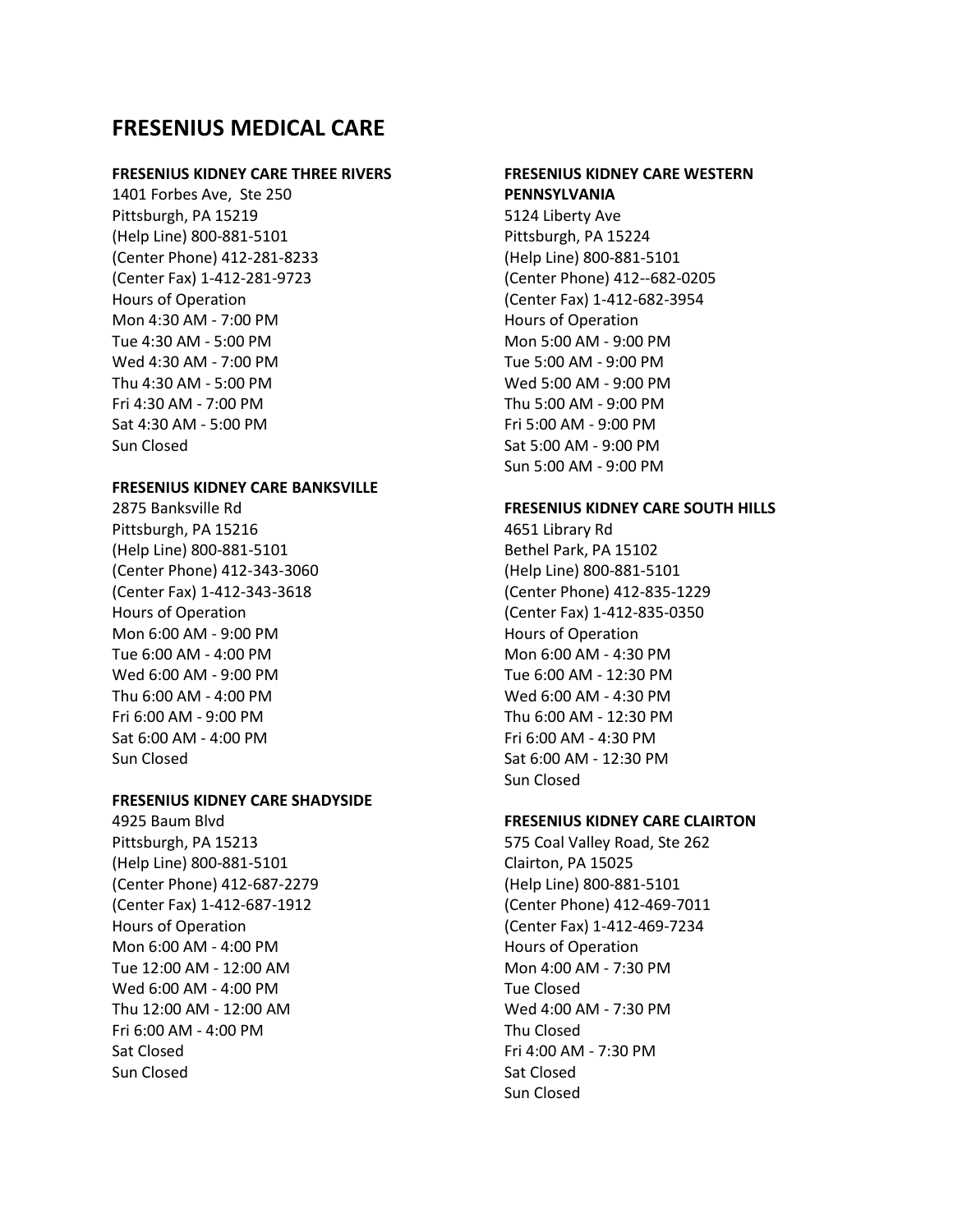### **FRESENIUS KIDNEY CARE SHALER**

880 Butler St Shaler Plaza Pittsburgh, PA 15223 (Help Line) 800-881-5101 (Center Phone) 412-782-3790 (Center Fax) 1-412-782-3791 Hours of Operation Mon 5:00 AM - 4:00 PM Tue Closed Wed 5:00 AM - 4:00 PM Thu Closed Fri 5:00 AM - 4:00 PM Sat Closed Sun Closed

## **FRESENIUS KIDNEY CARE OHIO VALLEY**

3 Robinson Plaza, Ste 110 Pittsburgh, PA 15205 (Help Line) 800-881-5101 (Center Phone) 412-494-6902 (Center Fax) 1-412-494-6909 Hours of Operation Mon 5:00 AM - 4:30 PM Tue 5:00 AM - 4:30 PM Wed 5:00 AM - 4:30 PM Thu 5:00 AM - 4:30 PM Fri 5:00 AM - 4:30 PM Sat 5:00 AM - 4:30 PM Sun Closed

## **FRESENIUS KIDNEY CARE MT. PLEASANT**

2000 Summit Ridge Plaza Road NBR 7, Box 1040 Mt. Pleasant , PA 15666 (Help Line) 800-881-5101 (Center Phone) 724-542-7125 (Center Fax) 1-724-542-7187 Hours of Operation Mon 4:00 AM - 7:30 PM Tue Closed Wed 4:00 AM - 7:30 PM Thu Closed Fri 4:00 AM - 7:30 PM Sat Closed Sun Closed

#### **FRESENIUS KIDNEY CARE PENN HILLS**

11624 Keleket Dr Pittsburgh, PA 15235 (Help Line) 800-881-5101 (Center Phone) 412-244-3931 (Center Fax) 1-412-244-3961 Hours of Operation Mon 5:00 AM - 4:30 PM Tue 5:00 AM - 4:30 PM Wed 5:00 AM - 4:30 PM Thu 5:00 AM - 4:30 PM Fri 5:00 AM - 4:30 PM Sat 5:00 AM - 4:30 PM Sun Closed

## **FRESENIUS KIDNEY CARE SOUTHPOINTE**

1200 Corporate Dr Canonsburg, PA 15317 (Help Line) 800-881-5101 (Center Phone) 724-745-5565 (Center Fax) 1-724-745-5567 Hours of Operation Mon 5:00 AM - 4:00 PM Tue 5:00 AM - 4:00 PM Wed 5:00 AM - 4:00 PM Thu 5:00 AM - 4:00 PM Fri 5:00 AM - 4:00 PM Sat 5:00 AM - 4:00 PM Sun Closed

## **FRESENIUS KIDNEY CARE DONORA**

470 Galiffa Dr Donora, PA 15033 (Help Line) 1-800-881-5101 (Center Phone) 1-724-379-7650 (Center Fax) 1-724-379-7687 Hours of Operation Mon 7:00 AM - 5:00 PM Tue 7:00 AM - 5:00 PM Wed 7:00 AM - 5:00 PM Thu 7:00 AM - 5:00 PM Fri 7:00 AM - 5:00 PM Sat 7:00 AM - 5:00 PM Sun Closed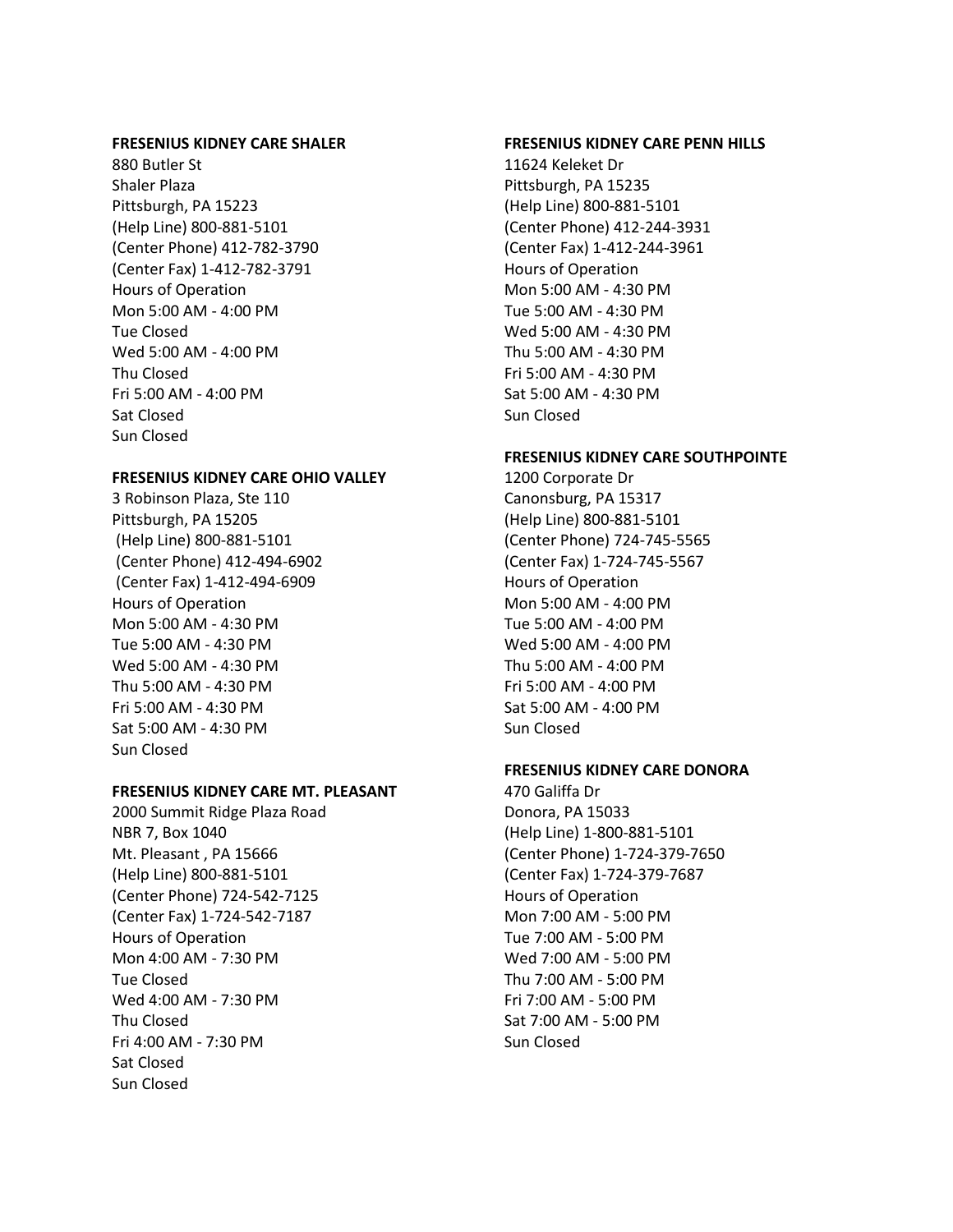#### **FRESENIUS KIDNEY CARE UNIONTOWN**

360 Walmart Drive, Ste. 1A Uniontown, PA 15401 (Help Line) 1-800-881-5101 (Center Phone) 724-438-7504 (Center Fax) 724-438-7891 Hours of Operation Mon 4:00 AM - 9:30 PM Tue 4:00 AM - 9:30 PM Wed 4:00 AM - 9:30 PM Thu 4:00 AM - 9:30 PM Fri 4:00 AM - 9:30 PM Sat 4:00 AM - 9:30 PM Sun Closed

### **FRESENIUS KIDNEY CARE HOPEWELL**

400 Corporation Dr Aliquippa, PA 15001 (Help Line) 1-800-881-5101 (Center Phone) 1-724-378-6304 (Center Fax) 1-724-378-6309 Hours of Operation Mon 4:00 AM - 4:30 PM Tue 4:30 AM - 4:30 PM Wed 4:00 AM - 4:30 PM Thu 4:30 AM - 4:30 PM Fri 4:00 AM - 4:30 PM Sat 4:30 AM - 4:30 PM Sun Closed

## **FRESENIUS KIDNEY CARE CRANBERRY**

5 Saint Francis Way Cranberry Township, PA 16066 (Help Line) 1-800-881-5101 (Center Phone) 1-724-779-9770 (Center Fax) 1-724-779-9780 Hours of Operation Mon 4:30 AM - 7:00 PM Tue Closed Wed 4:30 AM - 7:00 PM Thu Closed Fri 4:30 AM - 7:00 PM Sat Closed Sun Closed

#### **FRESENIUS KIDNEY CARE MON VALLEY**

17 Arentzen Blvd Vista One Professional Center, Ste 105 Charleroi, PA 15022 (Help Line) 1-800-881-5101 (Center Phone) 1-724-489-0850 (Center Fax) 1-724-489-0854 Hours of Operation Mon 4:00 AM - 8:00 PM Tue 4:00 AM - 5:00 PM Wed 4:00 AM - 8:00 PM Thu 4:00 AM - 5:00 PM Fri 4:00 AM - 8:00 PM Sat 4:00 AM - 5:00 PM Sun Closed

## **FRESENIUS KIDNEY CARE REDSTONE / CENTERVILLE**

685 B National Pike West Brownsville, PA 15417 (Help Line) 1-800-881-5101 (Center Phone) 724-632-5800 (Center Fax) 724-632-5861 Hours of Operation Mon 5:30 AM - 7:30 PM Tue Closed Wed 5:30 AM - 7:30 PM Thu Closed Fri 5:30 AM - 7:30 PM Sat Closed Sun Closed

## **FRESENIUS KIDNEY CARE MURRYSVILLE**

20 Wesco Dr Export, PA 15632 (Help Line) 1-800-881-5101 (Center Phone) 1-724-325-5445 (Center Fax) 1-724-325-5664 Hours of Operation Mon 5:00 AM - 9:00 PM Tue Closed Wed 5:00 AM - 9:00 PM Thu Closed Fri 5:00 AM - 9:00 PM Sat Closed Sun Closed